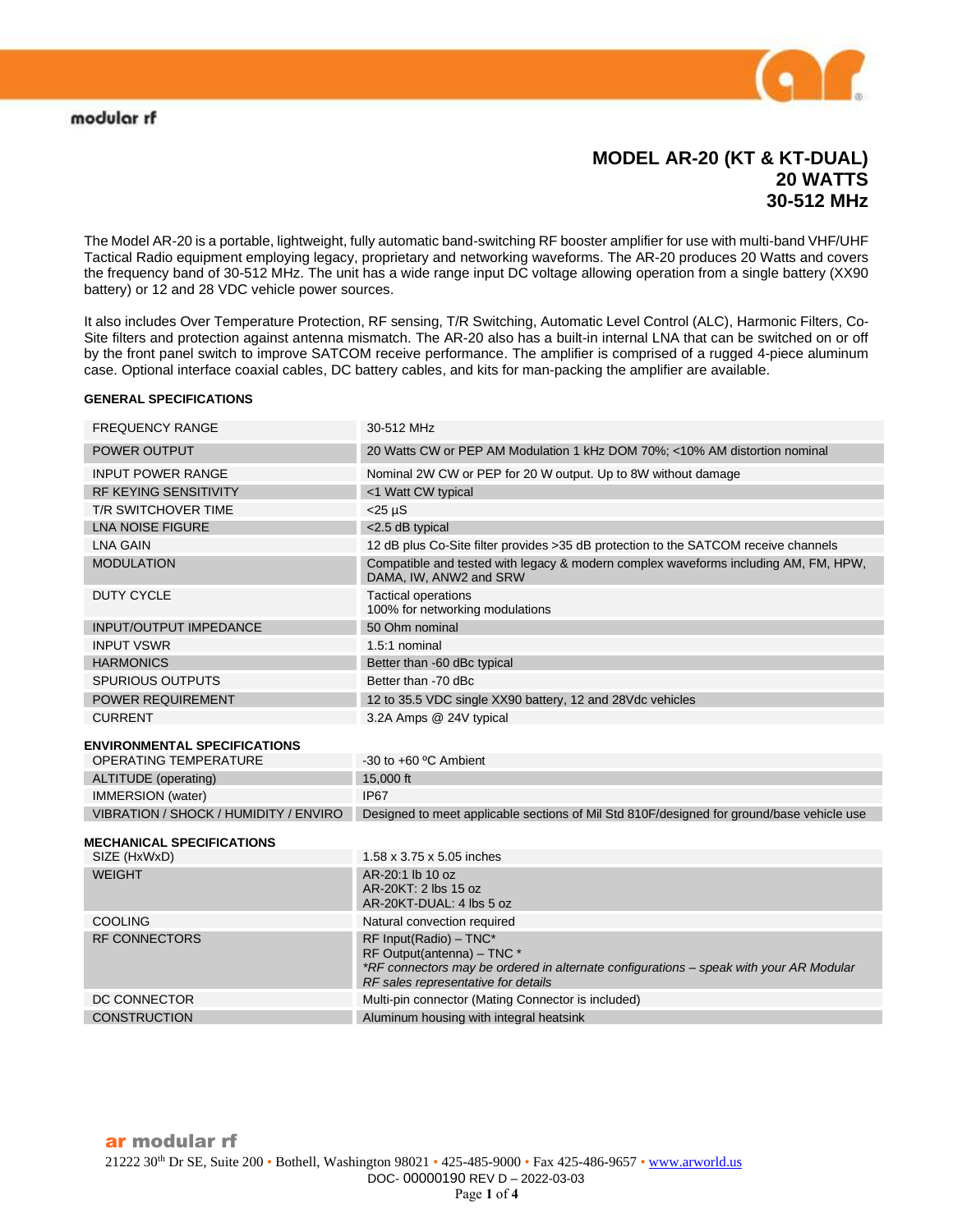

## modular rf

### **OPTIONAL EQUIPMENT & ACCESSORIES**

| <b>ARM Model Name</b> | <b>Description</b>            |
|-----------------------|-------------------------------|
| <b>MP-AR-20-01</b>    | Mounting plate – length mount |
| <b>MP-AR-20-02</b>    | Mounting plate – width mount  |

Speak with your AR Modular RF sales representative for additional accessories including power pig tails and other items.



**(AR-20)**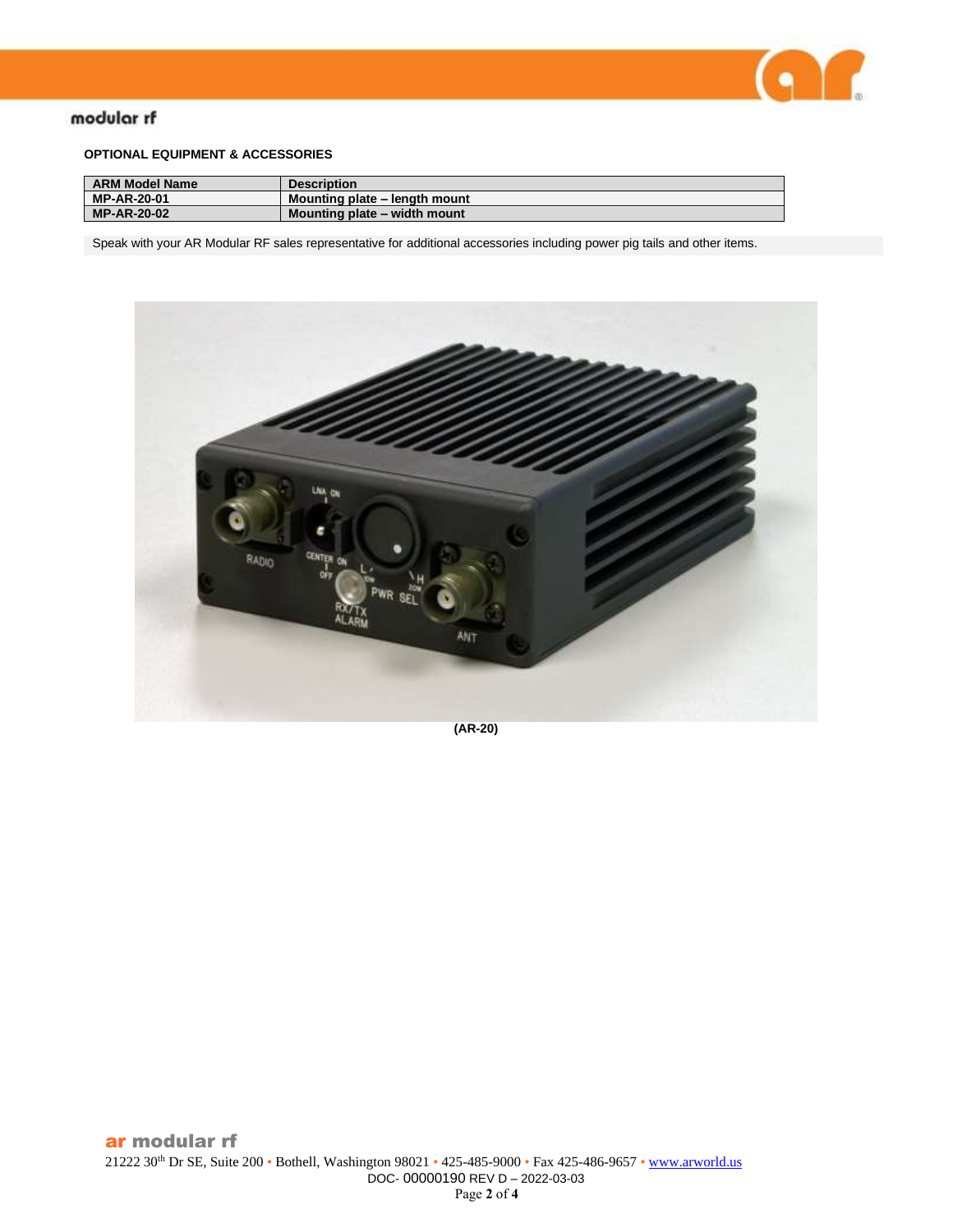

# modular rf

### **AR-20KT**

| AR-20             | 20 Watts, 30-512 MHz RF Booster Amplifier w/LNA                                        |
|-------------------|----------------------------------------------------------------------------------------|
| <b>BC20</b>       | Battery Cable (22" cable connecting AR-20 to one XX90 or similar batteries)            |
| <b>RC20</b>       | Radio Cable (36" TNC Male to TNC Male)                                                 |
| AC20              | Antenna Cable (36" TNC Male to TNC Female)                                             |
| TVP <sub>20</sub> | Tactical Vest Pouch (Attaches to any MOLLIE/PALS style gear for holding the AR-20)     |
| ANT <sub>20</sub> | Blade Antenna 30-512 MHz (TNC Male)                                                    |
| TAH <sub>20</sub> | Tactical Antenna Holder (Attaches to any MOLLIE/PALS style gear for holding the ANT20) |



**(AR-20KT)**